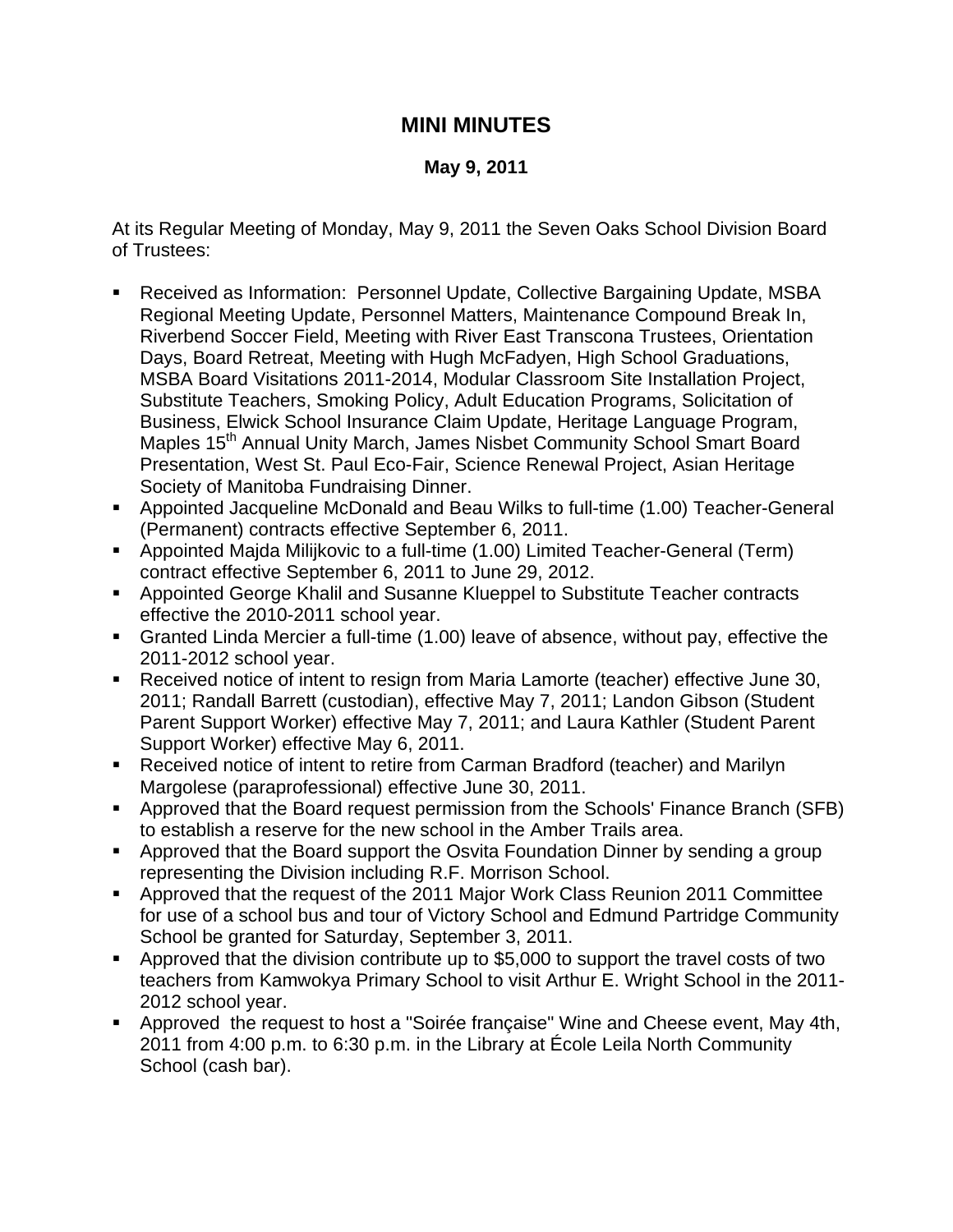- Approved the request to host a "Soirée française" Wine & Cheese event, Thursday, October 6, 2011 from 4:00 p.m. to 6:30 p.m. in the Library at École Leila North Community School (cash bar).
- **Approved for payment:** 
	- $\circ$  cheques #2113024-#2113275, US\$ cheques #211129-#211143, direct deposits #211004605-211005068, and pre-authorized debits #201026-#201027 in the amount of \$1,164,912.05.
	- o Invoice No. 51887 for tender printing costs for the Multiple Modular Classroom Relocation project in the amount of \$868.28 be paid to Laufman Reprographics.
- **Lease renewals:** 
	- o July 1, 2011 to June 30, 2012 with Maples Day Care for the rental of day care space at École Constable Edward Finney School at a rental fee of \$1,746.00 per month.
	- o July 1, 2011 to June 30, 2012 with Seven Oaks Teachers' Association for the rental of office space at Ben Zaidman Educational Resource Centre at a rental fee of \$115.00 per month.
	- o July 1, 2011 to June 30, 2012 with Sugar-N-Spice Kiddie Haven Inc. for the rental of day care space at West Kildonan Collegiate at a rental fee of \$4,182.00 per month.
	- o September 1, 2011 to June 30, 2012 with Sugar-N-Spice Kiddie Haven Inc. School Age Program for the rental of the mini-gymnasium at École Riverbend Community School at a rental fee of \$161.60 per month.
	- o July 1, 2011 to June 30, 2012 with Sugar-N-Spice Kiddie Haven Inc. for the rental of day care space at West Kildonan Collegiate at a rental fee of \$4,182.00 per month.
	- o September 1, 2011 to June 30, 2012 with O.K. Before and After School Child Care Centres Inc. for the rental of the mini-gymnasiums at A.E. Wright Community School, École Constable Finney School, Elwick Community School and O.V. Jewitt Community School at a rental fee of \$161.60 per month per site.
	- o September 1, 2011 to June 30, 2012 with O.K. Before and After School Child Care Centres Inc. - Kindergarten Child Care Program for the rental of day care space at O.V. Jewitt Community School at a rental fee of \$450.00 per month.
	- o September 1, 2011 to June 30, 2012 with Belmont Before and After School Program for the rental of the gymnasium, music room and kindergarten room at Belmont School at a rental fee of \$161.60 per month.
	- o September 1, 2011 to June 30, 2012 with Collicutt Before and After School Program for the rental of gymnasium space at Collicutt School at a rental fee of \$161.60 per month.
	- o September 1, 2011 to June 30, 2012 with Little Dipper Montessori Nursery for the rental of day care space at Collicutt School at a rental fee of \$660.60 per month.
	- o September 1, 2011 to June 30, 2012 with Seven Oaks Child Care Centre Inc. for the rental of the gymnasium, including storage facility in the gymnasium area at R.F. Morrison School at a rental fee of \$161.60 per month.
	- o September 1, 2011 to June 30, 2012 with Kidi-Garden Day Nurseries Inc. for the rental of the gymnasium, mini-gymnasium and library at Victory School at a rental fee of \$161.60 per month.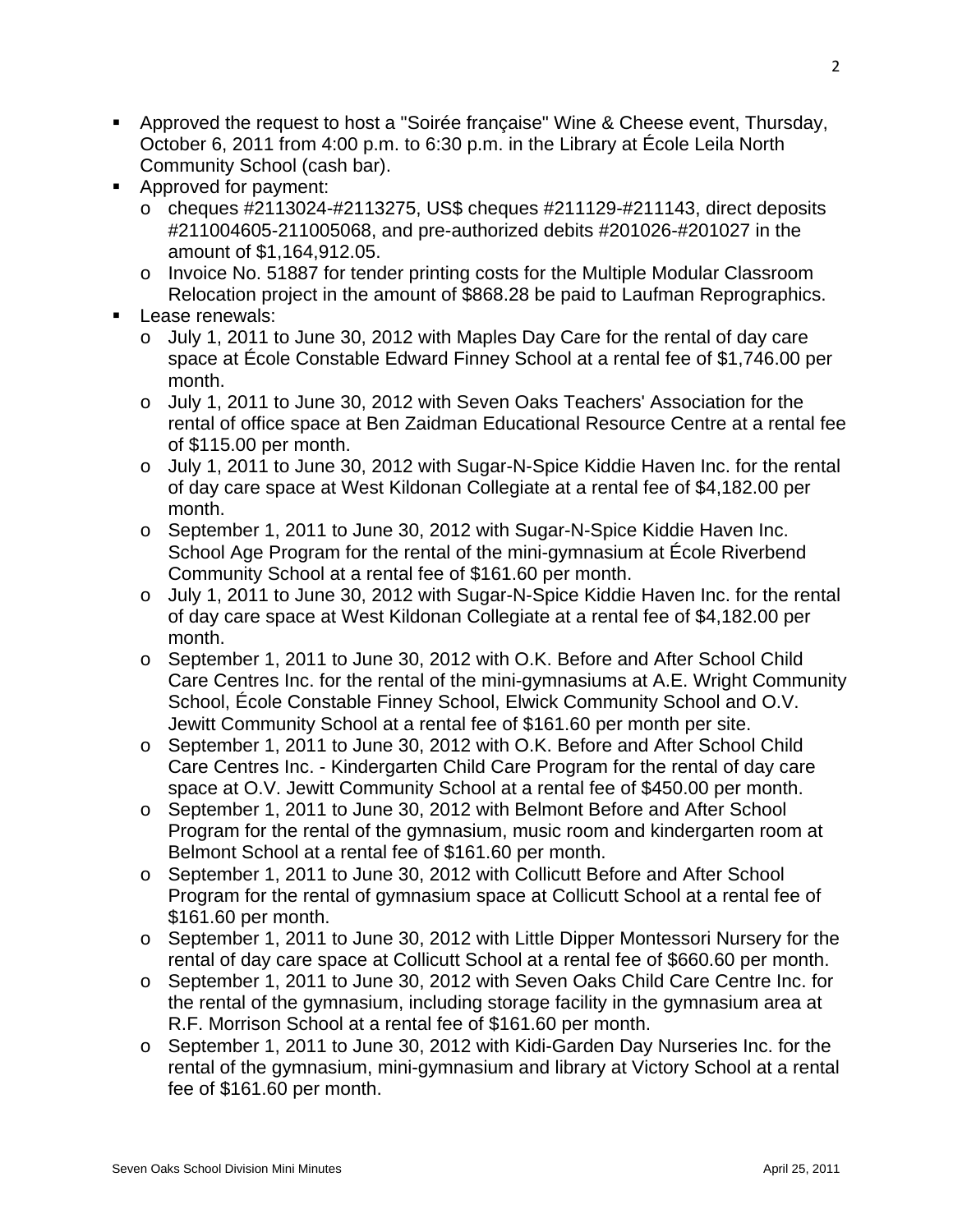- o July 1, 2011 to June 30, 2012 with Kidi-Garden Day Nurseries Inc. for the rental of Seven Oaks School, 172 Smithfield Avenue at a rental fee of \$2,605.75 per month.
- o September 1, 2011 to June 30, 2012 with YM-YWCA of Winnipeg Before and After School Program for the rental of the mini-gymnasium at West St. Paul School at a rental fee of \$161.60 per month.
- o July 1, 2011 to June 30, 2012 with Sunny Mountain Day Care Centre (1985) Inc. for the rental of the computer room and library at Governor Semple School at a rental fee of \$491.25 per month.
- o September 1, 2011 to June 30, 2012 with Aleph Bet Child Life Enrichment Program - Margaret Park Satellite Site for the rental of day care space at Margaret Park School at a rental fee of \$745.20 per month.
- o September 1, 2011 to June 30, 2012 with Aleph Bet Child Life Enrichment Program - Forest Park Satellite Site for the rental of day care space at Forest Park School at a rental fee of \$161.60 per month.
- o July 1, 2011 to June 30, 2012 with the Manitoba Association of School Superintendents for the rental of office space at the Ben Zaidman Educational Resource Centre at a rental fee of \$457.75 per month.
- o July 1, 2011 to June 30, 2012 with the Seven Oaks Paraprofessional Association for the rental of office space at Edmund Partridge Community School at a rental fee of \$75.00 per month.
- Conference Report: Shannon Plischke, Teacher, Edmund Partridge School National Teachers of Science Association (NSTA), March 9 to 13, 2011 - San Francisco, California.
- Received Correspondence From:
	- o Cliff Meder, Director of Operations, Seven Oaks School Division: Modular Classroom Site Installation Project for Belmont, A.E. Wright, École Leila North and O.V. Jewitt Schools.
	- o Erin Selby, Minister of Advanced Education and Literacy: Operating grants for Adult Education Centres, Seven Oaks.
	- o Saskatchewan School Boards Association: National Aboriginal Trustees Gathering.
	- o Manitoba Round Table for Sustainable Development: 2011 Manitoba Excellence in Sustainability Awards to recognize and honour people, projects and ideas that successfully turn the principles and guidelines of sustainable development into lasting achievements.
	- o Robyn Avery, Executive Director, Aleph-Bet Child Life Enrichment Program Inc.: Expanding child care services in Seven Oaks.
	- o Justin Rempel, Labour Relations Consultant, Manitoba School Boards Association: MUST Fund Committee approval.
	- o Labour Relations Divisional Mail, Manitoba School Boards Association: Salary Bulletin No. 06-2011, Pembina Trails School Division and CUPE Local 4588 Agreement-in-Committee.
	- o Heather Carriere, Associate, Mercer: The Manitoba Teachers' Society Short Term Disability Plan 2011 renewal letter and premium statement.